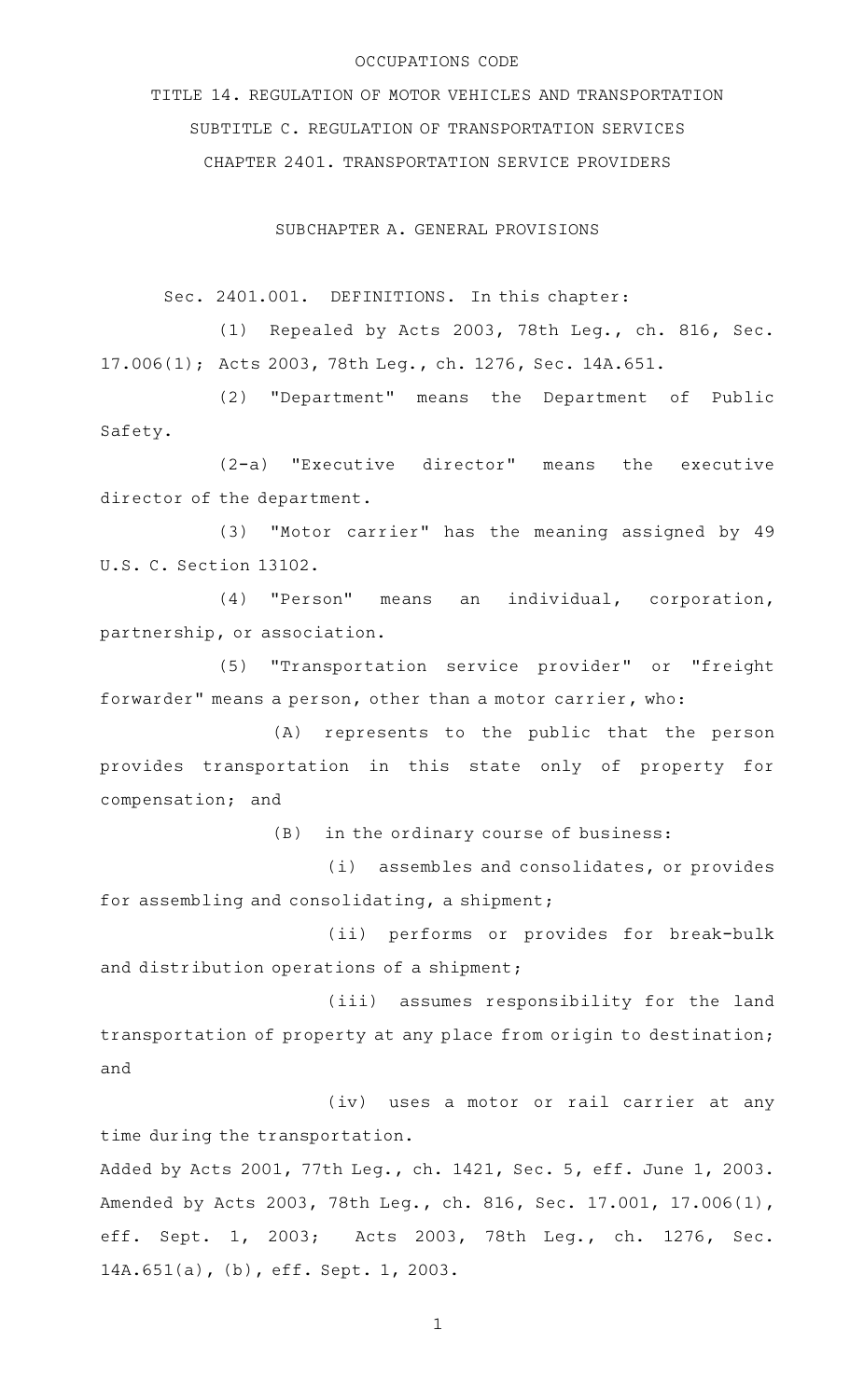Sec. 2401.002. APPLICATION OF CHAPTER. This chapter does not apply to a person who:

(1) acts as a customs broker as defined by  $19 \text{ U.S.C.}$ Section 1641;

(2) operates trucks and delivery vehicles in the wholesale distribution of alcoholic beverages under Chapter [19,](http://www.statutes.legis.state.tx.us/GetStatute.aspx?Code=AL&Value=19) [20](http://www.statutes.legis.state.tx.us/GetStatute.aspx?Code=AL&Value=20), or [64](http://www.statutes.legis.state.tx.us/GetStatute.aspx?Code=AL&Value=64), Alcoholic Beverage Code; or

(3) acts as an ocean freight forwarder as defined by 46 U.S.C. Section 1702.

Added by Acts 2001, 77th Leg., ch. 1421, Sec. 5, eff. June 1, 2003. Amended by:

Acts 2019, 86th Leg., R.S., Ch. 1359 (H.B. [1545](http://www.legis.state.tx.us/tlodocs/86R/billtext/html/HB01545F.HTM)), Sec. 395, eff. September 1, 2019.

## SUBCHAPTER B. POWERS AND DUTIES

Sec. 2401.052. EXAMINATION OR AUDIT. (a) To administer this chapter, the department may:

 $(1)$  examine:

or

(A) a record maintained under Section [2401.152](http://www.statutes.legis.state.tx.us/GetStatute.aspx?Code=OC&Value=2401.152);

(B) a record or object the department determines is necessary to conduct a complete examination; or

 $(2)$  question under oath any person who

is associated with the business of a transportation service provider.

(b) The department may periodically audit the business records of a transportation service provider.

Added by Acts 2001, 77th Leg., ch. 1421, Sec. 5, eff. June 1, 2003. Amended by Acts 2003, 78th Leg., ch. 816, Sec. 17.003, eff. Sept. 1, 2003.

## SUBCHAPTER D. PRACTICE BY TRANSPORTATION SERVICE PROVIDER

Sec. 2401.152. RECORDS. (a) A transportation service provider shall maintain a record for each shipment of property the

2